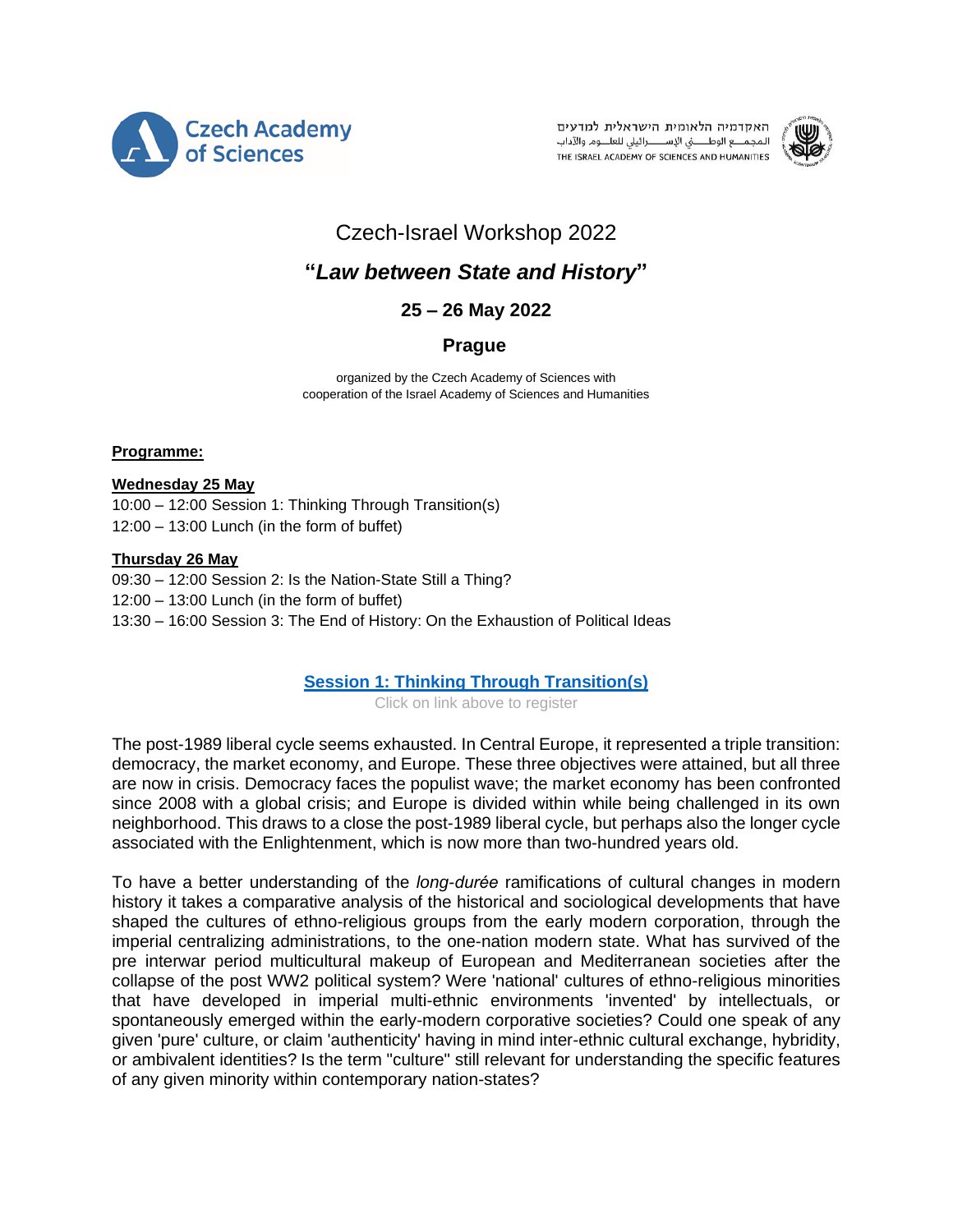Similarly, the rapid development of technology and its impact on our daily lives seems to bring a number of the foundational pillars of our legal systems to a point of exhaustion as technological developments – from advancements in standard legal tasks to big data analytics – are all taking center stage. Nonetheless, the way we think about the world, construct our legal and political tools have changed little in the last thirty years. This roundtable looks into how states and their legal system manage through historical transitions and / or paradigm shifts which new technologies has brought along.

### Co-chair/moderator:

**Petr Agha** (Institute of State and Law of the CAS)

Confirmed Speakers:

**Guy Miron** (History, IASH)

*The Imperial Turn and the age of possibilities - Reexamining the Habsburg model from a comparative perspective*

**Daniel Friedmann** (Law, IASH)

*Multiculturalism in the legal system*

# **Zdeněk Sloboda (Institute of Sociology of the CAS)**

*Transitions and ambivalences of the Czech LGBTIQ+ movement* 

## **[Session 2: Is The Nation-State Still A Thing?](https://www.avcr.cz/en/registration?id=104&c=xjVw42Wg)**

Click on the link above to register

Territory is not just the legal space wherein society is organized by public authorities. It is also a political space. Within this arena, electoral competition unfolds between parties and movements that aspire to represent citizens in governing bodies. However latest developments call into question the importance of the nation-state as an overarching concept. Both the Czech and the Jewish national movements were an outcome of the Enlightenment and lengthy processes of secularization and as a result, confronted them with complex problems of the relationship between state and religion. The parallels and differences call for interdisciplinary comparisons.

Territory also espouses the notion of national community, which embodies popular sovereignty and in which democracy, the legitimacy of governments, and state sovereignty are firmly rooted. These notions, though in different ways, relate to specific religious legacies which helped both to legitimate their claims as well as to determine crucial aspects of their ideological commitments. This roundtable amongst other topics investigates the central role of the nation-state by examining the two main factors: on the one hand, national identity, which has been shaped by the nationstate and the legacy of the prices of secularization and on the other hand the post-national process that currently seem to be superseding the concept of the nation-state.

#### Co-chair/moderator:

**Petr Agha** (Institute of State and Law of the CAS)

Confirmed Speakers:

**Nili Cohen** (Law, IASH)

*The mixed identities of Kafka*